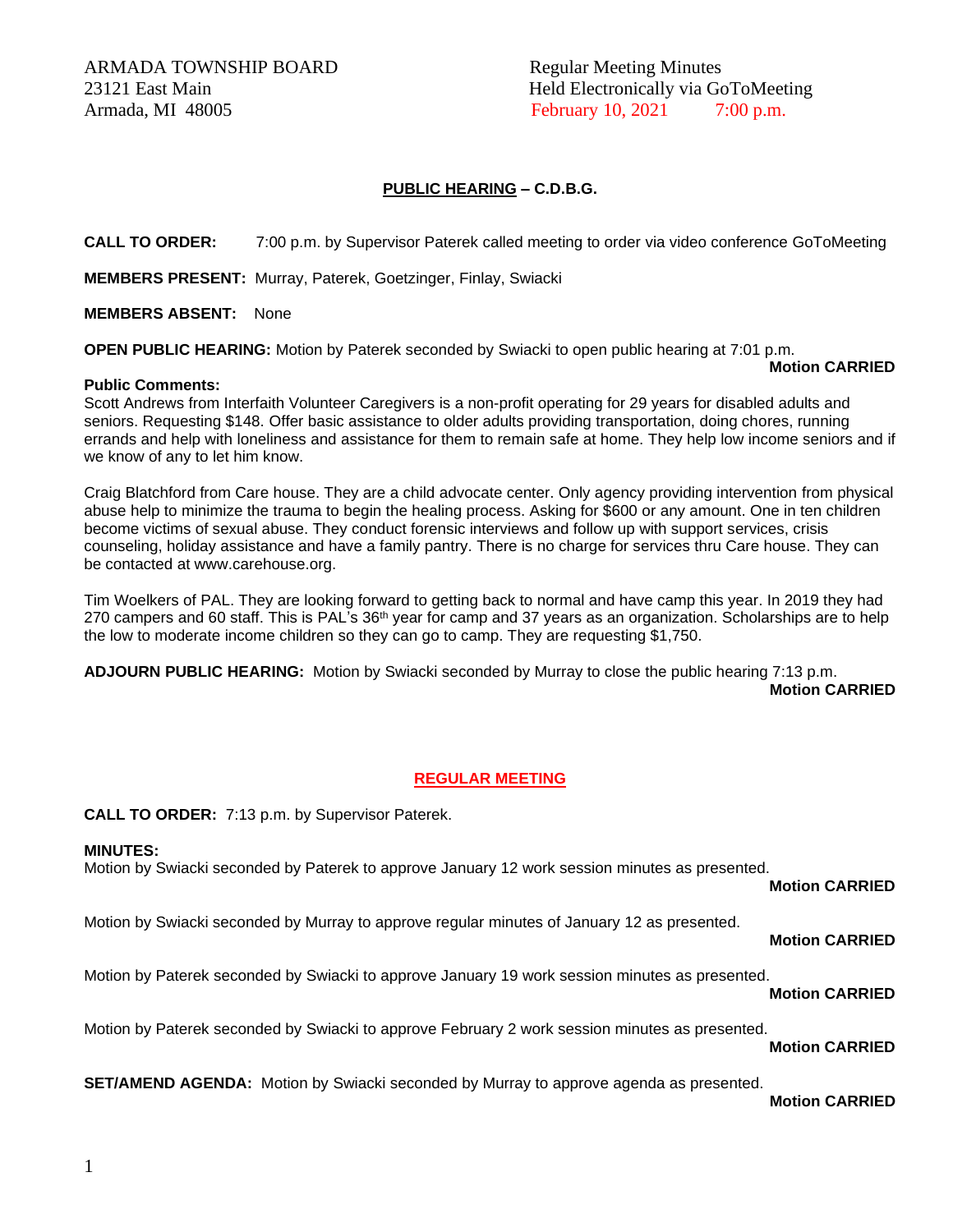ARMADA TOWNSHIP BOARD Regular Meeting Minutes

23121 East Main Held Electronically via GoToMeeting Armada, MI 48005 **February 10, 2021** 7:00 p.m.

**BILLS:** Motion by Swiacki seconded by Murray to approve bills. Previously paid bills: \$9,936.58 - Fire \$2,151.61 - Township Payroll: \$59,205.13 - Fire \$ 13,194.35 - Township Unpaid bills: \$46,670.15 - Fire \$17,404.56 - Township Tax disbursements: \$417,482.32 Trust & Agency: Paid \$1,625 Open: \$832.50 Total of \$568,502.20 **Ayes:** Goetzinger, Murray, Swiacki, Paterek, Finlay **Motion CARRIED**

**PUBLIC COMMENTS:** Marcia Hollins and Monica Job.

# **CORRESPONDENCE/INFORMATION:**

**Richmond Township:** Letter dated January 15, 2021 regarding 1.5 miles of their limestone application on Omo Rd – beginning at 33 Mile and stopping at Armada Ridge Road.

**Andrea Cox:** Ditch the Trash Day information will be posted online.

**Kus & Ryan Associates PLLC:** Attorney opinion dated February 5 regarding GAAMPs/February 3, 2021 Armada Township Planning Meeting.

**Richmond Township:** They have no intention on meeting with Armada Township to discuss fire department invoice for services rendered.

### **REPORTS:**

- ° Fire Department Chief Krotche<br>€ Code Official Chief Lohn Paterek Code Official **Code Official** John Paterek <sup>o</sup> Planning Commission **Sara Murray** <sup>o</sup> Building Department Christine White<br>
<sup>8</sup> Measure Agricultural B.D.B. No report Macomb Agricultural P.D.R. No report <sup>o</sup> Parks & Recreation No report <sup>o</sup> Water/sewer No report <sup>o</sup> Macomb Orchard Trail No report <sup>o</sup> Senior Center No report<br>
No report<br>
Semille Expression
- Treasurer **Camille Finlay** <sup>o</sup> Internet Sub-committee Sara Murray

Motion by Swiacki seconded by Paterek to receive and file reports. **Motion CARRIED** 

# **UNFINISHED BUSINESS:** None

#### **NEW BUSINESS:**

**C.D.B.G FY21 – Proposed allocations:** Motion by Swiacki seconded by Goetzinger to approve allocations as follows: Armada PAL: \$1,050.00, Care House: \$184, Interfaith Volunteer Caregivers: \$148, MCREST: \$184 and Samaritan House: \$184. **Ayes:** Murray, Finlay, Swiacki, Goetzinger **Nays:** Paterek **Motion CARRIED**

**Two Planning Commission appointment(s):** Motion by Paterek seconded by Swiacki to re-appoint DJ Kehrig to the planning commission a three-year term from March 1, 2021 thru March 1, 2024. **Ayes:** Finlay, Swiacki, Goetzinger, Murray, Paterek **Music Communist CARRIED Motion CARRIED** 

Motion by Paterek seconded by Murray to appoint Maureen Finn to the planning commission for a three-year term from March 1, 2021 thru March 1, 2024. **Ayes:** Murray, Paterek **Nays:** Finlay, Swiacki, Goetzinger **Motion FAILED**

**Ronald and Sharon Gaier PA116 application #21-01:** Motion by Swiacki seconded by Paterek to approve PA116 Application #21-01 for Ronald and Sharon Gaier as presented. **Ayes:** Swiacki, Finlay, Goetzinger, Murray, Paterek **Music Communist CARRIED Motion CARRIED**